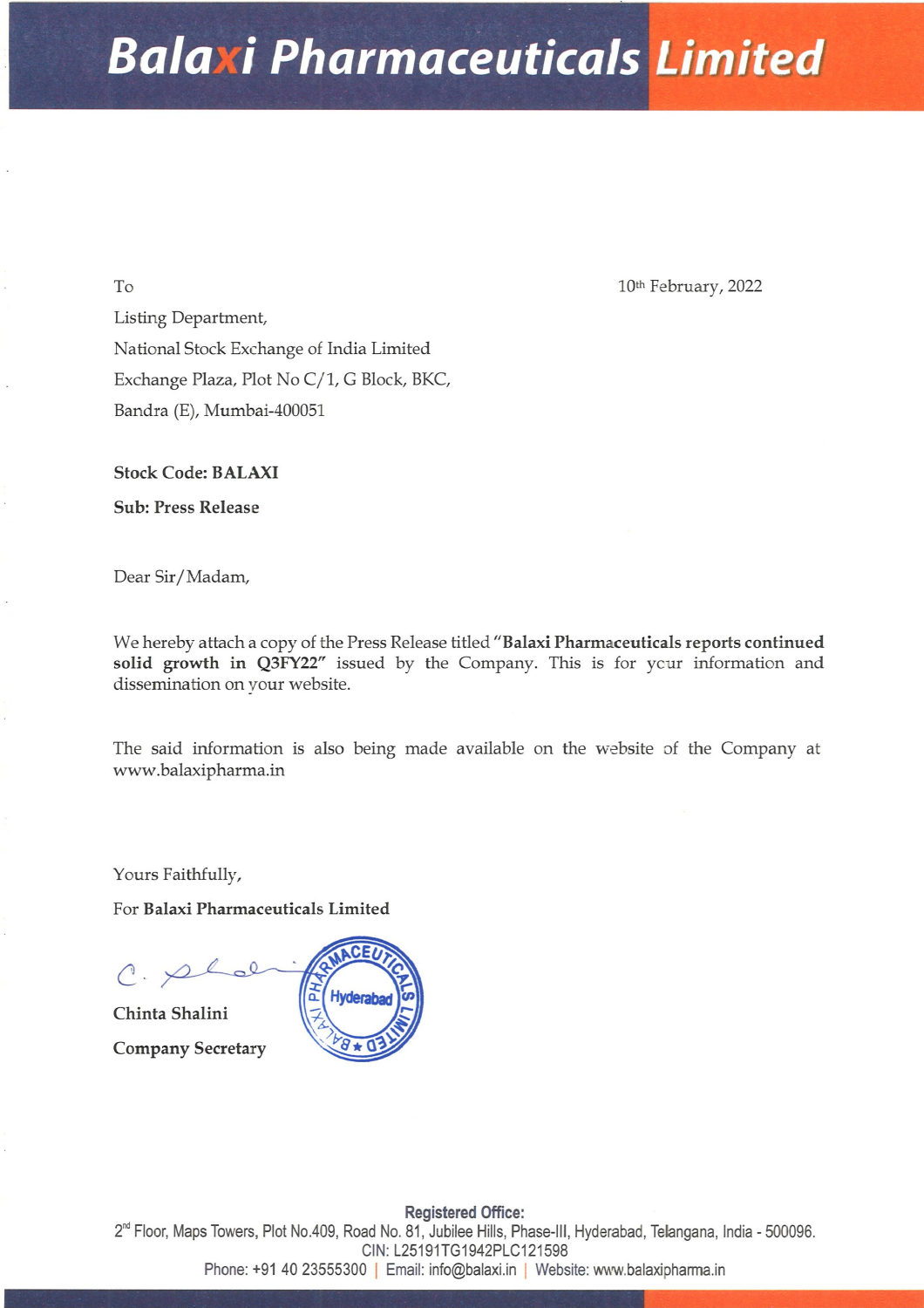# **Balaxi Pharmaceuticals reports continued solid growth in Q3FY22**

- **PAT improves by 18% YoY for Q9MFY22**
- **Revenue for the Pharmaceuticals grows by 31% in Q3FY22, with strong expansion in Gross Margins**

**Hyderabad, February 10, 2022:** Balaxi Pharmaceuticals Limited (Balaxi), a branded IPR-based pharmaceutical company headquartered in Hyderabad, reported its results for the third quarter and nine-month ended 31st December 2021.

| <b>Particulars (INR mn)</b> | Q3FY22 | Q3FY21 | YoY       | <b>9MFY22</b> | <b>9MFY21</b> | YoY     |
|-----------------------------|--------|--------|-----------|---------------|---------------|---------|
| Revenue                     | 617    | 660    | $-6.5%$   | 1903          | 1784          | 6.7%    |
| <b>Gross Profit</b>         | 197    | 165    | 20%       | 557           | 441           | 26.4%   |
| <b>EBITDA</b>               | 132    | 119    | 11%       | 399           | 321           | 24.3%   |
| <b>EBITDA Margin %</b>      | 21%    | 18%    | 330 bps   | 21%           | 18%           | 300 bps |
| <b>PAT</b>                  | 122    | 110    | 11%       | 350           | 297           | 17.5%   |
| <b>PAT Margin %</b>         | 19.7%  | 16.6%  | $313$ bps | 18.4%         | 16.7%         | 170 bps |

# **Financial Highlights – Q3 FY22 & 9MFY22**

- **Revenue:** The Company reported strong growth in its Pharmaceuticals segment, with Revenue from this segment increasing by 31% YoY in Q3FY22. Overall Pharmaceuticals Revenue growth was witnessed across all geographies, led by Dominican Republic (46%), Guatemala (41%) and Angola (22%). The LATAM market demonstrated healthy growth traction in Q3FY22, with revenue share of 41% in Q3FY22 against c.35% in Q3FY21 in its Pharmaceutical segment.
- **Gross Profit:** After experiencing raw material supply chain bottlenecks in H1FY22, the Company witnessed easing of such pressure in Q3FY22. Furthermore, with improving raw material prices and better product mix, the Company expects to expand its gross margin profile. It recorded a Gross Profit of INR 197 million in Q3 FY22, registering a 19.3% growth year-on-year.
- **PAT:** On the back of strong performance of Pharmaceuticals segment and higher gross margins, improving economies of scale helped the Company to report an increase in PAT of 11% YoY in Q3FY22.

### **Revenue Mix:**

| Segment                          | Q3FY22 | <b>Q3FY21</b> | 9MFY22 | <b>9MFY21</b> | <b>FY21</b> |
|----------------------------------|--------|---------------|--------|---------------|-------------|
| Pharmaceuticals                  | 74%    | 53%           | 65%    | 59%           | 59%         |
| Ancillary                        | 22%    | 34%           | 17%    | 30%           | 30%         |
| <b>Branded Consumer Products</b> | 3%     | 13%           | 18%    | 11%           | 11%         |

### **Gross Profit Breakup**

| Segment                          | Q3FY22 | <b>O3FY21</b> | <b>9MFY22</b> | <b>9MFY21</b> | <b>FY21</b> |
|----------------------------------|--------|---------------|---------------|---------------|-------------|
| <b>Pharmaceuticals</b>           | 86%    | 68%           | 79%           | 73%           | 73%         |
| Ancillary                        | 13%    | 23%           | 11%           | 20%           | 18%         |
| <b>Branded Consumer Products</b> | 1%     | 10%           | 10%           | 7%            | 9%          |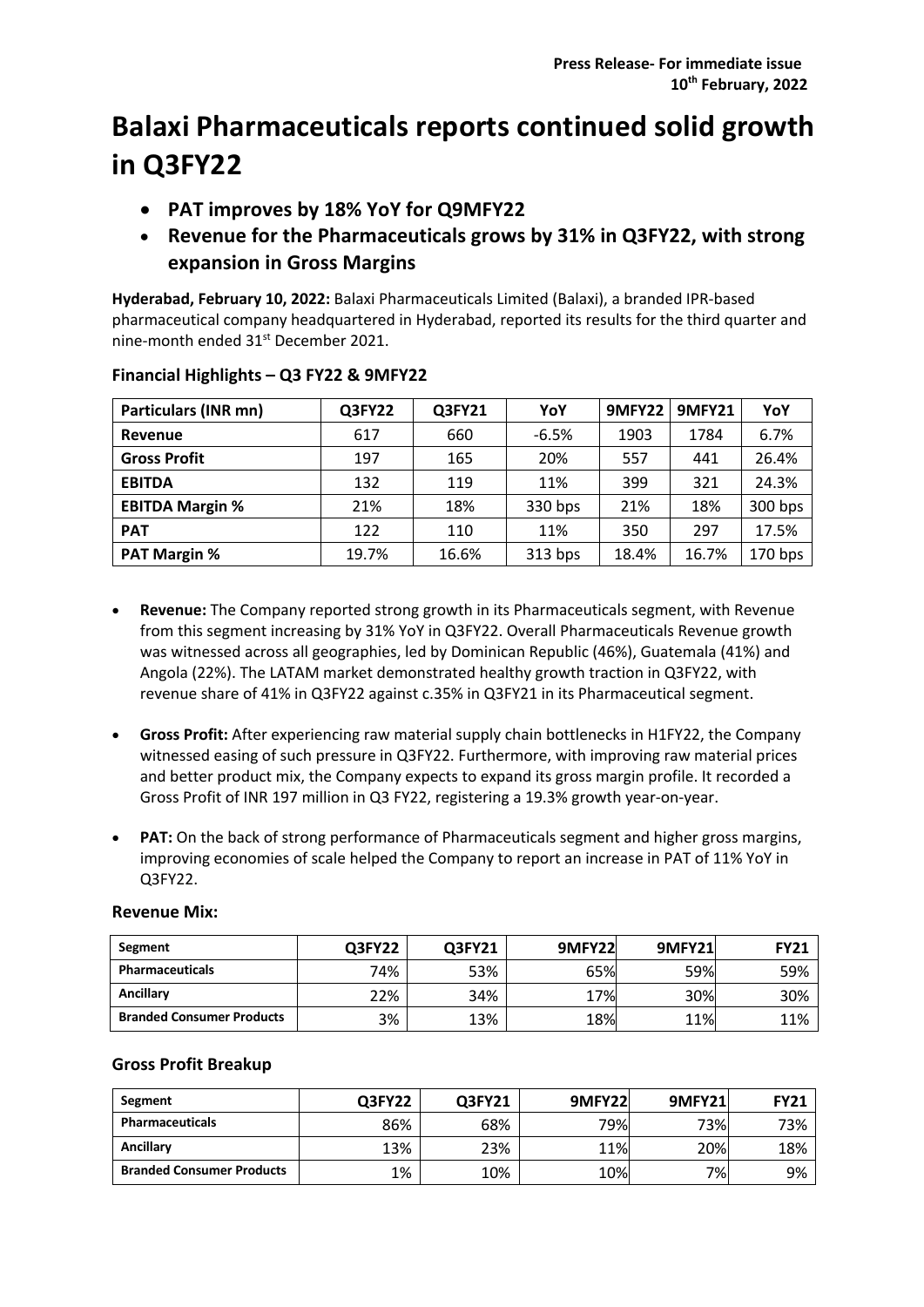- For Q3FY22, the Pharmaceuticals business segment contributed 74% of the consolidated revenues and 86% of the total gross profit.
- The share of business conducted in Guatemala and The Dominican Republic increased during the quarter, which helped the Company in further strengthening its geographical spread.
- The product split between Branded & Generics remained stable at 28:72 in Q3FY22 indicating good growth potential for the Company's branded products across all geographies. With newer registration across different geographies would further strengthen the product mix towards branded products.

| <b>Particulars</b>                       | Angola | Guatemala | Dominican<br>Republic | Honduras | EI<br>Salvador | Central<br>African<br>Republic | Nicaragua | Ecuador | <b>Total</b> |
|------------------------------------------|--------|-----------|-----------------------|----------|----------------|--------------------------------|-----------|---------|--------------|
| <b>Existing Product</b><br>Registrations | 283    | 86        | 142                   | 34       | 40             |                                |           |         | 585          |
| Submitted to MOH                         |        | 67        | 21                    | 64       | 16             |                                |           |         | 168          |
| Product<br>Registrations in<br>Pipeline  |        | 59        | 19                    | 19       | 54             | 133                            | 88        | 41      | 413          |

## **Update on Pharmaceutical Product Registrations/Import Permits:**

#### **Other Highlights**

- **i) Consolidation:** The Company further consolidated and strengthened its operations by consolidating Balaxi Healthcare (SU) LDA, Angola(BHA) by acquiring the balance 51% of the equity leading to a complete ownership and management control of BHA with Balaxi.
- **ii) Vertical integration & Geographic expansion:** Already making steady forays into the LATAM markets, the Company is preparing a roadmap for entering into regulated markets of Europe and North America via inhouse manufacturing of key products in the Pharmaceuticals segment. The Company recently completed the acquisition of land for its greenfield manufacturing facilities.

#### **Commenting on the performance, Mr. Ashish Maheshwari, Chairman and Managing Director said,**

"Despite a challenging macro environment in terms of raw material prices and availability, higher freight costs led by supply chain bottlenecks, I am pleased to report solid quarterly and nine months ended results. We strategically balanced the growth both in terms of volume and price hikes , generally led by passing on the higher costs .The Pharmaceuticals business remains our core strength and our results demonstrates it to be our major growth driver, with increasing revenue share coming in from recently entered geographies. Our Branded Consumer products segment, which inherits our strong customer reach and Brand visibility from our Pharma business, has been performing satisfactory during 9MFY22. With minor hiccups in that segment during Q3, we expect a rebound going ahead as well.

We were recently allotted 3.41 acres of land in the Pharma SEZ in Hyderabad, our first step in our plans for having our inhouse manufacturing facilities for catering to advanced regulated markets. We have appointed a reputed firm for complete consultancy for this project. They have already submitted their initial CBD report. We intend to establish a facility in compliance with EU norms.

Looking at specific markets, I am pleased to report good response from geographies such as the Dominican Republic and Guatemala, further contributing to our revenue growth. We continue to remain debt free and are focused on maximising stakeholder value. At Balaxi, we are confident about